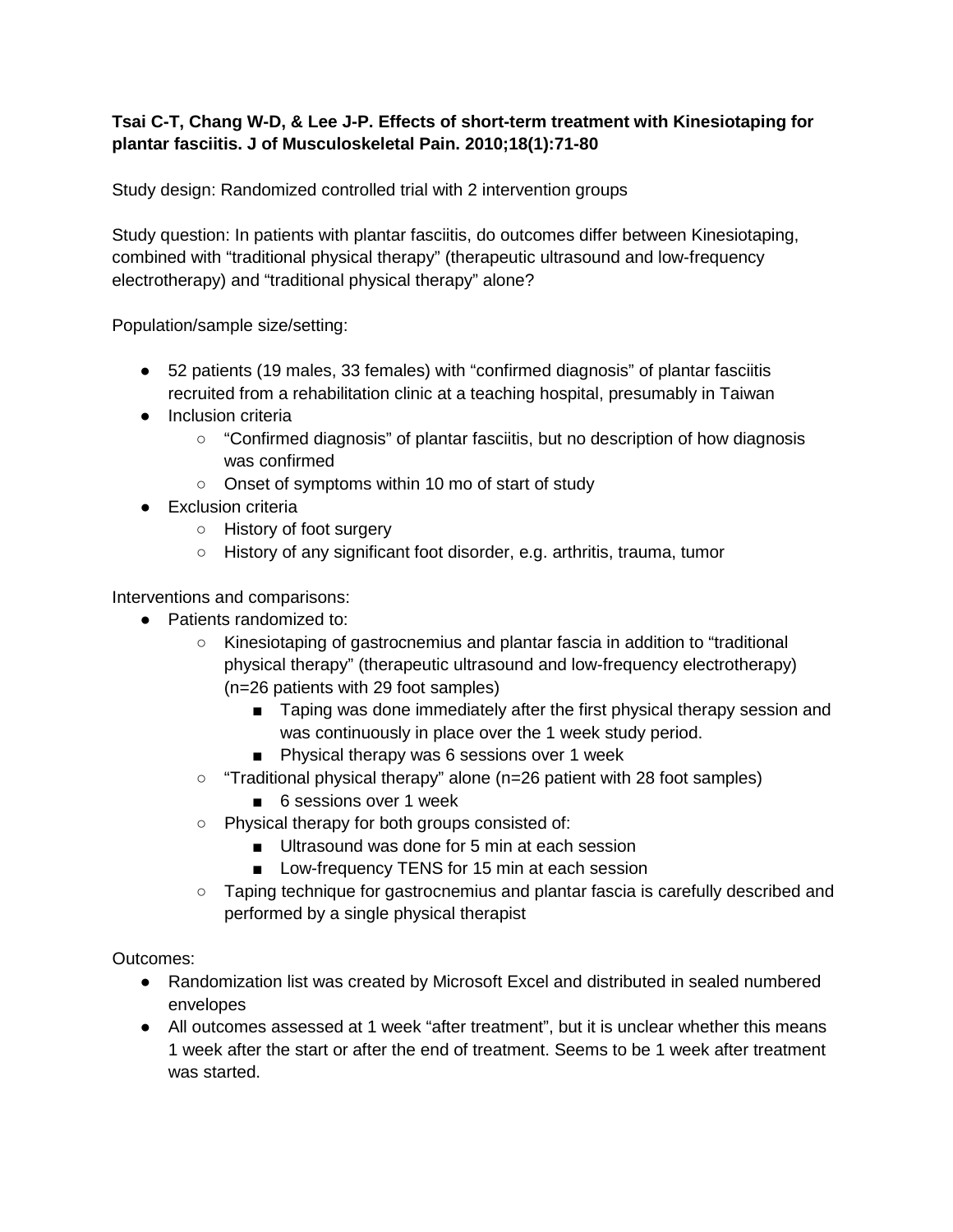- No distinction between primary and secondary outcomes, though presumably primary outcomes are the pain outcomes and secondary are the sonographic outcomes.
- Pain outcomes self-assessed by patients
	- McGill Medlnack pain questionnaire
		- Consists of 20 questions about the perception and influences of pain
		- Patient selects each applicable item and the total indicates intensity of pain
		- Unclear how this is scored: 0-20?
	- Pain subscale of the Foot Function Index (FFI)
		- 7 questions answered by 100 point VAS (0=no pain, 100=worst pain ever)
- Sonographic outcomes assessor blinded to treatment group
	- Plantar fascia thickness at 2 sites
	- Hypoechoic phenomenon (present or absent)
- Baseline characteristics
	- "No statistically significant differences", but this is hard to believe given 22 year difference in mean ages of taping and PT groups (Taping group was older.)
	- Duration of heel pain was about 4 mo in each group
- Pain outcome results
	- McGill Medlnack pain scores
		- Both groups improved (decreased scores) after treatment, but the taping group improved more.
		- Absolute change was -2.75 (p<0.05) and percentage change was -17.86% for the PT (control) group
		- Absolute change was -5.14 (p<0.05) and percentage change -54.25 for the taping group.
		- Between group p value <0.05 for percentage changes.
	- Pain subscale of FFI
		- The taping group's improvement was statistically significant, but the PT (control) group's improvement was not.
		- Absolute change was -3.27 (p>0.05) and percentage change was -4.29 for the PT (control) group.
		- Absolute change was  $-24.96$  (p<0.05) and percentage change was  $-43.05$ for the taping group.
		- Between group p value <0.05 for percentage changes.

Authors' conclusion: Kinesiotaping continuously for 1 week in conjunction with therapeutic ultrasound and low-frequency electrotherapy may reduce plantar fasciitis pain (in the very shortterm) more than therapeutic ultrasound and low-frequency electrotherapy alone.

## **Comments**

- No description of diagnostic criteria for establishing/confirming diagnosis of plantar fasciitis
- Patients not blinded. This may have been possible using sham taping. Lack of blinding would tend to bias in favor of taping.